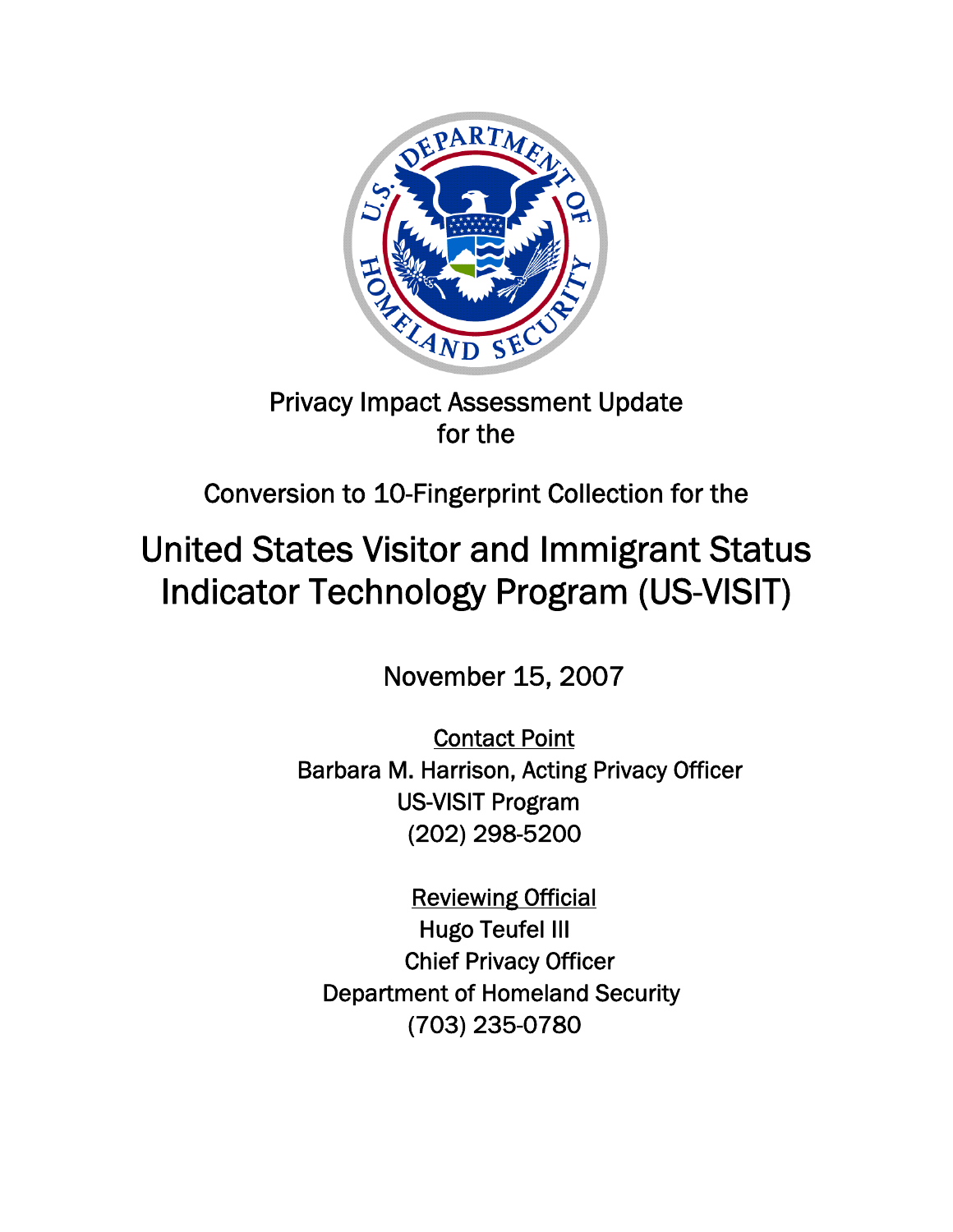

## Abstract

US-VISIT is an office and program within the National Protection and Programs Directorate of the Department of Homeland Security. The office manages DHS' IDENT system and provides biometrics-based identity management services to agencies throughout immigration and border management, law enforcement, and intelligence communities. The Program provides an integrated, automated, biometric entry and exit system that records the arrival and departure of foreign nationals. US-VISIT is publishing this Privacy Impact Assessment (PIA) to update and describe the US-VISIT Program's change from collecting two (2) fingerprints to collecting up to ten (10) fingerprints (using inkless optical reading devices) from foreign nationals upon entering or exiting the United States.<sup>[1](#page-1-0)</sup>

## **Overview**

<u> 1989 - Johann Stein, marwolaethau a bhann an t-Amhair Aonaichte an t-Amhair Aonaichte an t-Amhair Aonaichte a</u>

collecting more fingerprints to improve the accuracy of identifying individuals.<sup>[2](#page-1-1)</sup> The US-VISIT Program began its phased roll-out in January 2004. Each phase expanded the Program's capabilities, covered populations, or locations. Currently, US-VISIT collects 2 fingerprints, generally the right and left index fingers, from foreign nationals to associate an identity with biometrics collected from a first-time encounter or to verify the identity of an individual previously encountered, and to conduct various immigration, terrorism, and criminal background checks. The collection of only 2 fingerprints, however, limits US-VISIT's ability to more effectively match the prints in other governmental biometric databases. In particular, the Federal Bureau of Investigation's (FBI) Automated Fingerprint Identification System (IAFIS) is based on the collection of 10 fingerprints. US-VISIT's ability to submit 10 fingerprints against such databases will improve the likelihood of identifying known or potential criminals and terrorists. Moreover, the National Institute of Standards and Technology (NIST) advocates

US-VISIT will begin to collect up to 10 fingerprints at a limited number of ports of entry (POE) in late November 2007. Deployment to additional POEs is planned to begin in 2008. Since 2 fingerprints are already taken from foreign nationals arriving to the U.S., the only noticeable difference to a foreign traveler will be the collection of a greater number of (up to 10)

<span id="page-1-0"></span> *Notice on Automatic Identification of Certain Nonimmigrants Exiting the United States at Select Land Ports of Entry* <sup>1</sup> This PIA updates the previously published *Privacy Impact Assessment for the Automated Biometric Identification System (IDENT)* (July 31, 2006); and *Privacy Impact Assessment for the US-VISIT Program In Conjunction with the*  (July 1, 2005).

<span id="page-1-1"></span> <sup>2</sup>*See* Testimony of Dr. Martin Herman, Chief, Information Access Division, Information Technology Laboratory, National Institute of Standards and Technology before the U.S. House of Representatives Committee on Homeland Security, Subcommittee on Economic Security, Infrastructure Protection, and Cybersecurity*, Ensuring the Security of America's Borders through the Use of Biometric Passports and other Identity Documents* (June 22, 2005). http://www.nist.gov/testimony/2005/mherman\_house\_hs\_biometrics\_6-22.html.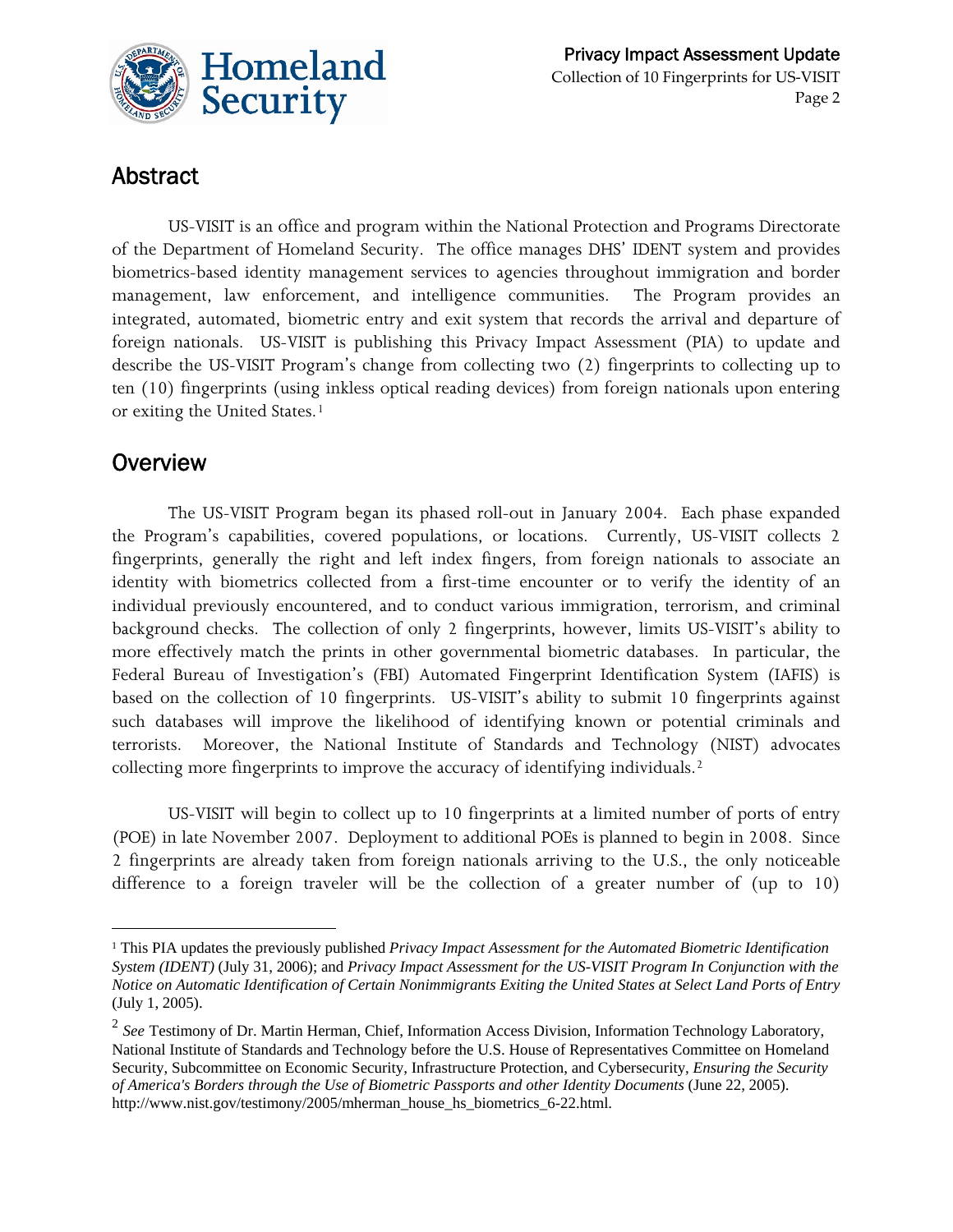

fingerprints. US-VISIT will be testing two methods of collecting 10-fingerprints in order to determine the most effective and efficient method. In all cases, fingerprints will continue to be collected using inkless, optical collection devices. Methods to be tested will include: (a) the "three-slap process" where individuals provide four flat fingerprints from the right hand, four flat fingerprints from the left hand, and then simultaneous capture of the two thumbs; and (b) the "four-slap process," which requires four flat fingerprints from the right hand, and the right thumbprint, then four flat fingerprints from the left hand, and the left thumbprint. Once an individual's 10 fingerprints are collected and stored in DHS' Automated Biometric Identification System (IDENT), subsequent encounters, in most cases, will require the collection of fewer than 10 fingerprints for purposes of verification.

## Section 1.0 Characterization of the Information

The following questions are intended to define the scope of the information requested and/or collected as well as the reasons for its collection as part of the system, rule, or technology being developed.

## 1.1 What information is collected, used, disseminated, or maintained in the system?

US-VISIT will continue to collect biometrics and limited biographic information as described in previous PIAs (available at www.dhs.gov/privacy, follow link to "Privacy Impact Assessments"). Instead of collecting 2 fingerprints as US-VISIT has done in the past, US-VISIT will now collect up to 10 fingerprints on first encounters with individuals. In subsequent encounters, some number of fingerprints less than 10 may be collected to verify the identity of a previously encountered individual.

### 1.2 What are the sources of the information in the system?

Fingerprints are collected directly from the individual. Up to 10 fingerprints will be collected during an individual's encounter with a Customs and Border Protection (CBP) officer at a POE while going through the US-VISIT matching and verification process.

## 1.3 Why is the information being collected, used, disseminated, or maintained?

There is no change in the reasons why US-VISIT is collecting biometrics and biographics from foreign nationals, as described in previous PIAs. US-VISIT currently collects fingerprints from foreign nationals for purposes of allowing DHS to gauge admissibility by conducting various checks against immigration, criminal, and terrorism databases and lists. The transition from 2 to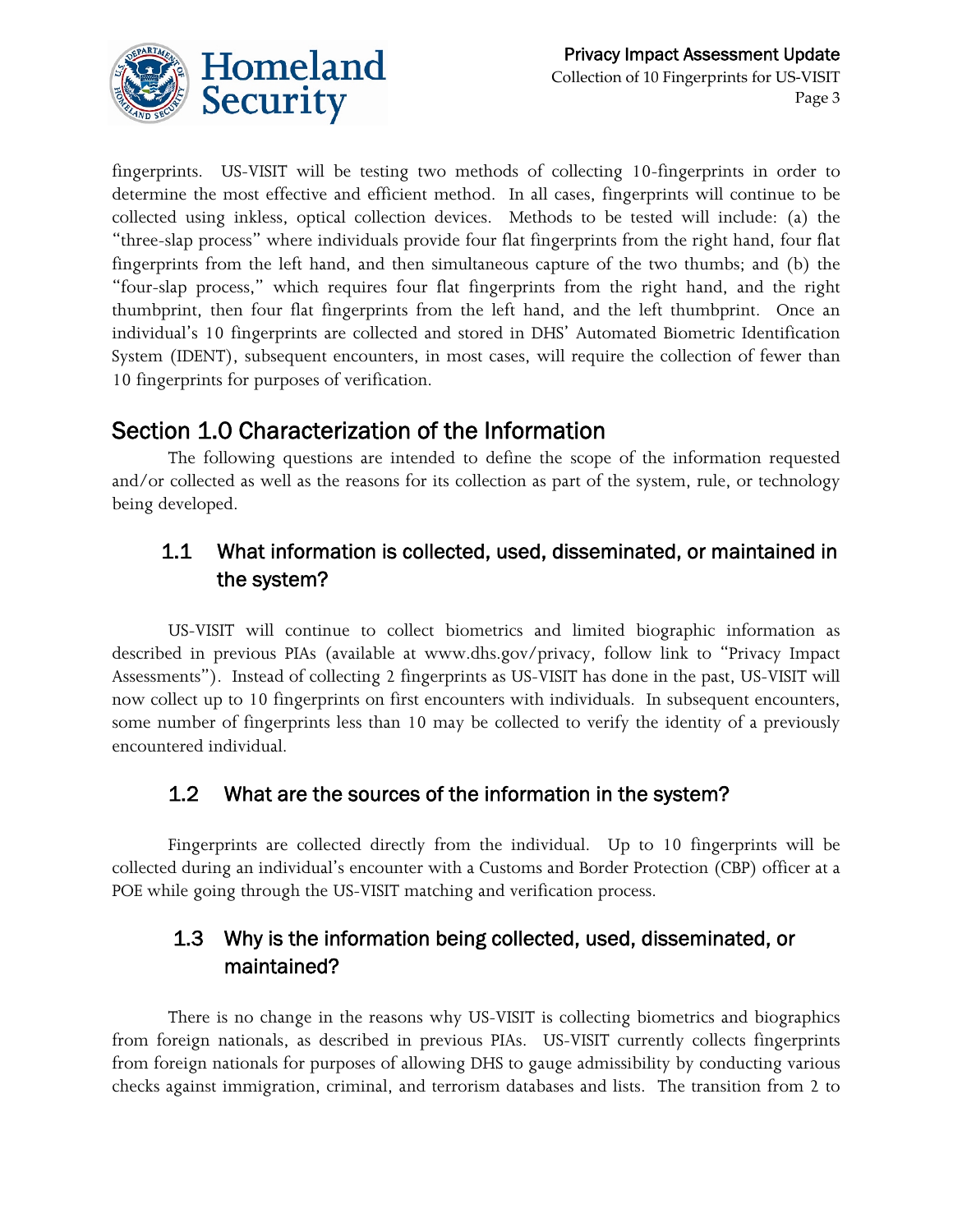

 enhancing privacy by more accurately identifying suspect individuals. 10 fingerprint collection will improve US-VISIT's ability to effectively interoperate with other databases throughout the government, such as the FBI's IAFIS database. US-VISIT's ability to query 10 fingerprints against such databases will improve the likelihood of identifying known or potential criminals and terrorists simply because there is a higher accuracy and a higher match rate when the agency uses more fingerprints of an individual. Improving the likelihood of matching fingerprints will better support decision-making, potentially improving processing capabilities and

#### $1.4$ How is the information collected?

All foreign nationals subject to US-VISIT requirements will be required to provide up to 10 fingerprints, along with the same limited biographic information they provide currently, when processed through a CBP lane equipped with a 10-fingerprint scanner, in most cases on a first encounter. In all cases, fingerprints will continue to be collected using inkless, optical collection devices. There will be two collection methods tested: (a) the "three-slap process" where individuals provide four flat fingerprints from the right hand, four flat fingerprints from the left hand, and then simultaneous capture of the two thumbs; and (b) the "four-slap process," which requires four flat fingerprints from the right hand, and the right thumbprint, then four flat fingerprints from the left hand, and the left thumbprint. Once an individual's 10 fingerprints are collected and stored in IDENT, subsequent encounters, in most cases, will require the collection of fewer than 10 fingerprints for purposes of verification.

## 1.5 How will the information be checked for accuracy?

The collection of up to 10 fingerprints rather than 2 fingerprints will improve the likelihood of matching against fingerprints of known persons as well as latent prints (i.e., full or partial fingerprints of unknown persons, such as from a bomb fragment) when establishing and verifying an individual's identity, since there are more fingerprints with which to compare. The additional fingerprint data will improve IDENT's interoperability with other government databases, while reducing the time needed to determine an individual's potential security risk or eligibility to receive a benefit.

### 1.6 What specific legal authorities, arrangements, and/or agreements defined the collection of information?

The statutory authority for the collection of biometrics from those individuals entering and exiting the U.S. includes, but is not limited to, the Uniting and Strengthening America by Providing Appropriate Tools Required to Intercept and Obstruct Terrorism Act of 2001, (USA PATRIOT Act); the Homeland Security Act of 2002; the Enhanced Border Security and Visa Reform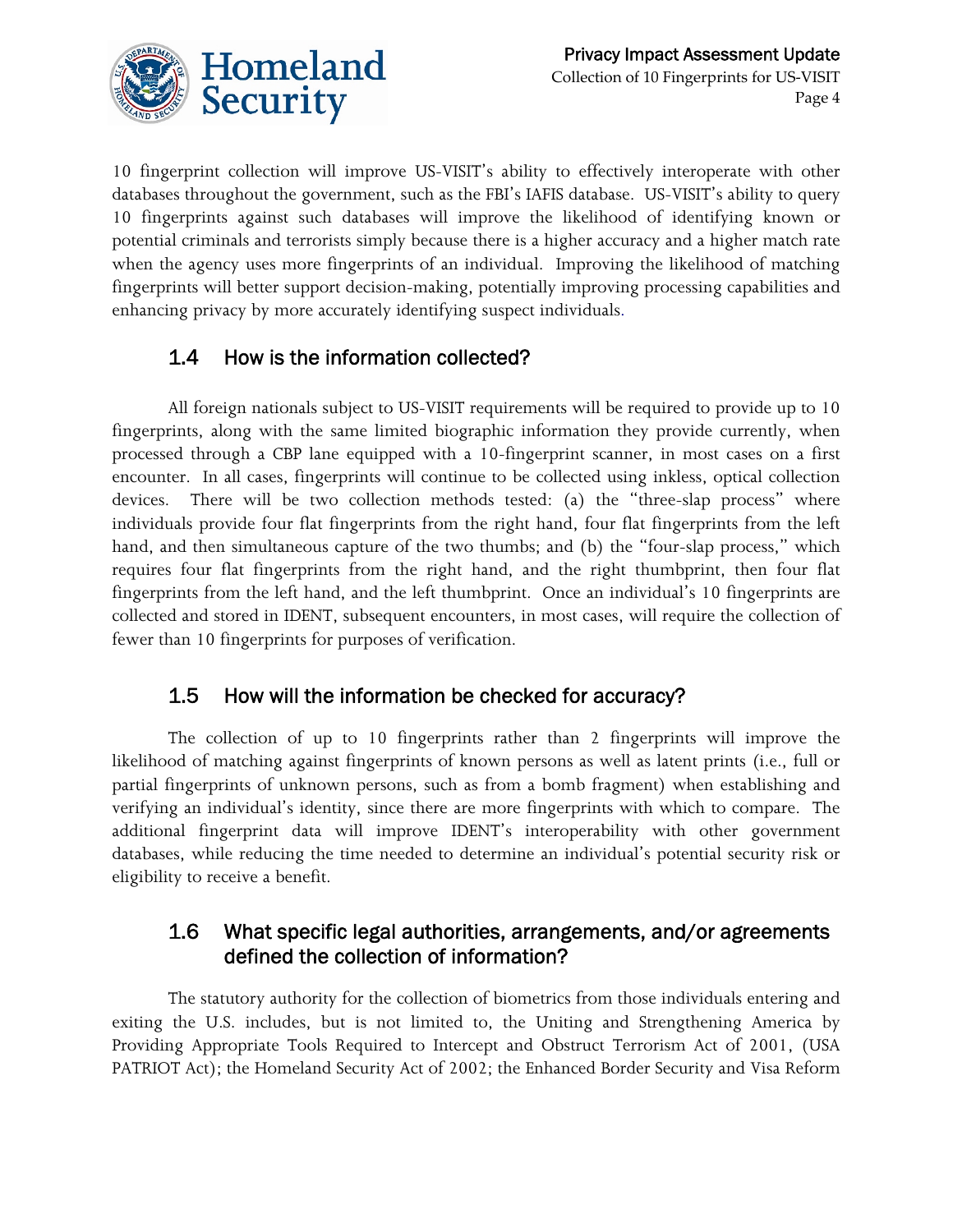

Act of 2002 (Border Security Act); and the Intelligence Reform and Terrorism Prevention Act of 2004 (IRTPA). See 8 U.S.C. §§ 1365a *note,* 1365b.

In addition, the data maintained in IDENT are collected based on program authorities for each agency collecting the data from individuals. These authorities are described in the PIAs, SORNs, or other materials published by each program.

## 1.7 Privacy Impact Analysis: Given the amount and type of data being collected, discuss what privacy risks were identified and how they were mitigated.

 identifiable information, DHS employs physical, technical, and administrative security controls. These controls are validated through a Certification and Accreditation process on a regular basis. Anytime biometric data (fingerprints, digital photograph) and biographic data (textual expressions of name, gender, date of birth) are collected, there is a risk of unauthorized access and disclosure. In order to mitigate privacy risks inherent in the collection of personally Users have limited access based on their roles and are trained in the proper handling of personally identifiable information. The infrastructure behind US-VISIT will not be changing significantly to accommodate the collection of more fingerprints, so access to, and security of, additional information will follow currents procedures (see Section 8.0 herein). US-VISIT's privacy program will continue to ensure the protection of all collected data.

## Section 2.0 Uses of the System and the Information

The following questions are intended to delineate clearly the use of information and the accuracy of the data being used.

## 2.1 Describe all the uses of information.

There will be no change to the uses of data collected by US-VISIT from foreign nationals as described in previous PIAs. This information will be used to identify and verify an individual's identity in the course of determining whether the alien is admissible, eligible for a benefit, and otherwise in lawful status.

#### $2.2$ What types of tools are used to analyze data and what type of data may be produced?

There is no change from previous PIAs as to the type of analysis tools used or the type of analysis performed. The collected data will be matched against DHS and other mission-related federal government databases to identify potential immigration or criminal impediments to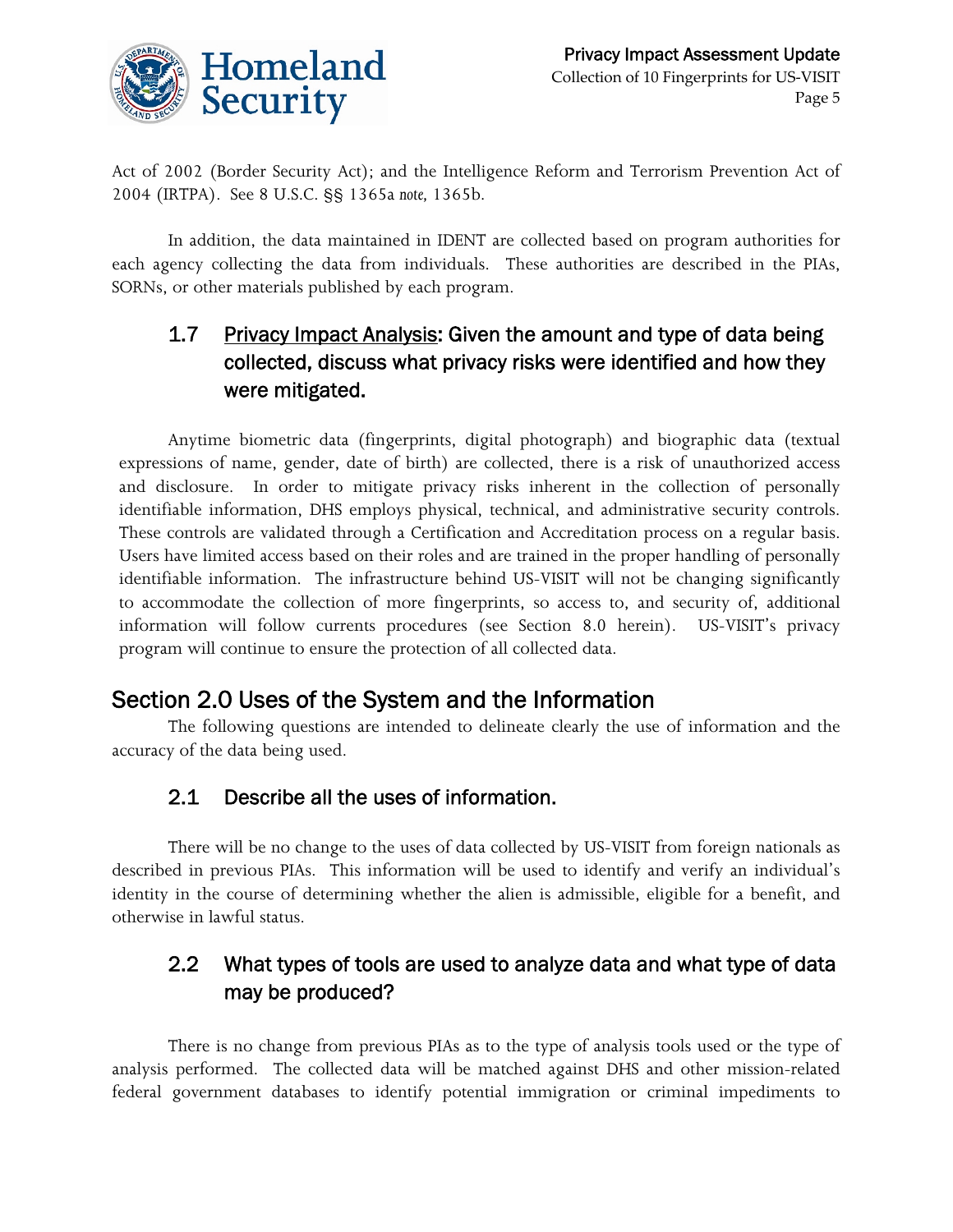

admission, or receipt of a benefit. The results of any analysis done on collected fingerprints and biographic data are used to identify or verify an individual's identity in determining admissibility to the U.S., eligibility for a benefit, or continued lawful status (e.g. analysis to determine whether the alien poses a criminal or national security threat).

#### $2.3$ If the system used commercial or publicly available data please explain why and how it is used.

US-VISIT does not use commercial or publicly available data.

## 2.4 Privacy Impact Analysis: Described any types of controls that may be in place to ensure that information is handled in accordance with the above described uses.

There are no changes from previous PIAs as to the controls in place to ensure that the information is appropriately handled. The 10 fingerprints will be used in the same way and for the same purposes as the 2 fingerprints. DHS employs physical, technical, and administrative security controls that are validated through a Certification and Accreditation process on a regular basis. Users have limited access based on their roles and are trained in the proper handling of personally identifiable information.

## Section 3.0 Retention

The following questions are intended to outline how long information will be retained after the initial collection.

## 3.1 How long is information retained?

In accordance with the IDENT System of Records Notice (SORN), biometric and biographic data are treated the same for retention purposes. These data will be retained no longer than 75 years.

## Archives and Records Administration (NARA)? 3.2 Has the retention schedule been approved by the National

The retention schedule for IDENT has been approved by NARA.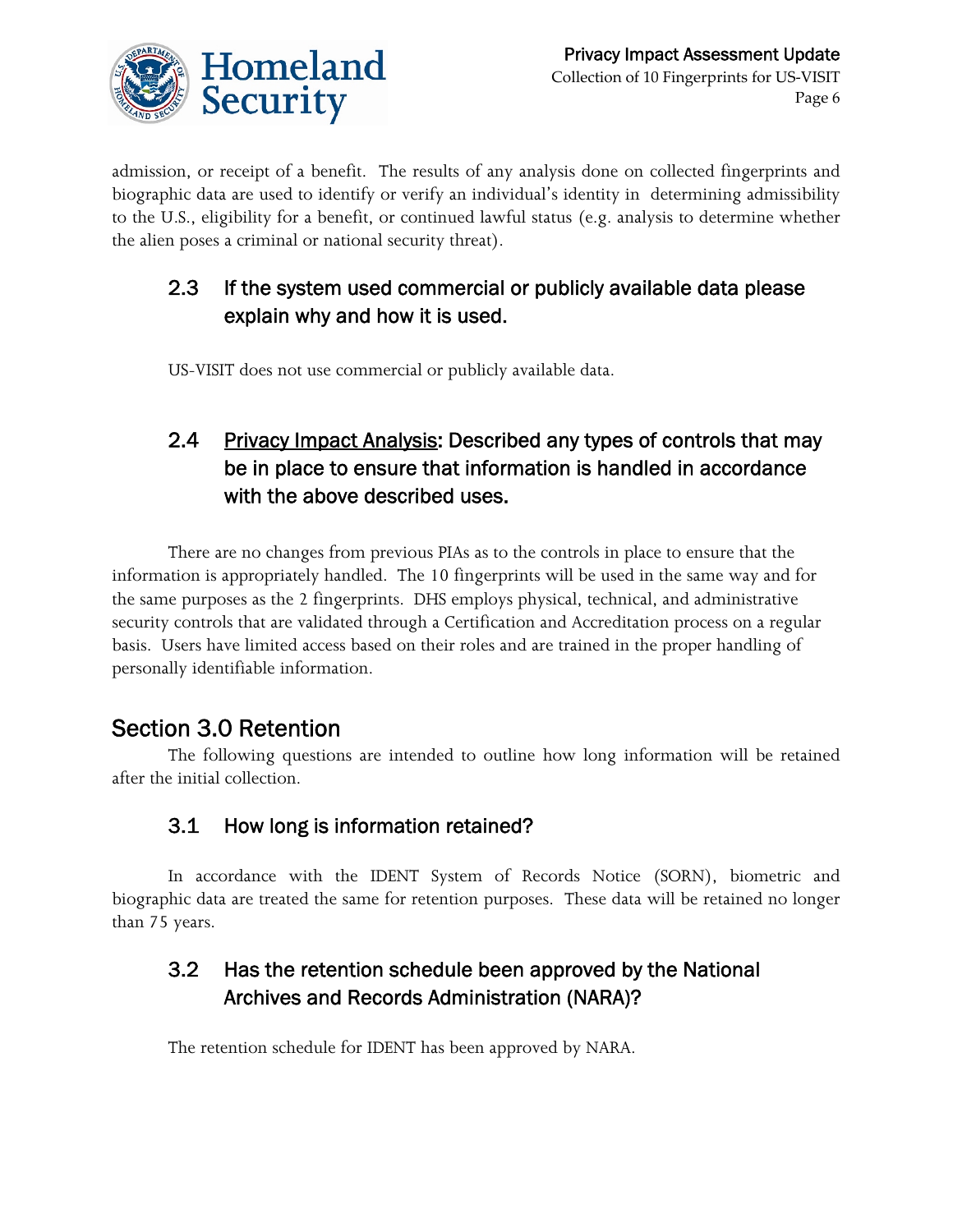

## 3.3 Privacy Impact Analysis: Given the purpose of retaining the information, explain why the information is needed for the indicated period.

There is no change to reasons governing the retention period for data in IDENT based on the collection of 10 rather than 2 fingerprints. IDENT data is retained for the minimal period necessary to carry out DHS' national security, law enforcement, immigration, intelligence and other mission-related functions.

## Section 4.0 Internal Sharing and Disclosure

The following questions are intended to define the scope of sharing within the Department of Homeland Security.

## 4.1 With which internal organization(s) is the information shared, what information is shared and for what purposes?

The internal organizations with which US-VISIT shares data will remain the same in its 10 fingerprint collection.

As a primary DHS-wide repository of biometrics, and specifically as the holder of US-VISIT data, IDENT data is currently shared with components throughout DHS (e.g., United States Citizenship and Immigration Services, United States Customs and Border Protection, and Immigration and Customs Enforcement). US-VISIT shares the data contained in IDENT for DHS national security, law enforcement, immigration, intelligence, and other mission-related functions and to provide associated testing, training, management reporting, planning and analysis, or other administrative uses that require the use of biometrics to identify or verify the identity of individuals.

### 4.2 How is the information transmitted or disclosed?

When data are transmitted between IDENT and other systems on the DHS core network, it is done on an unclassified, secured wide area network. Other types of transmission or disclosure may be required in some circumstances. The mode of transmission or disclosure for each program will be done in accordance with DHS policy, regulation and, if applicable, under the terms of an agreement executed between the parties.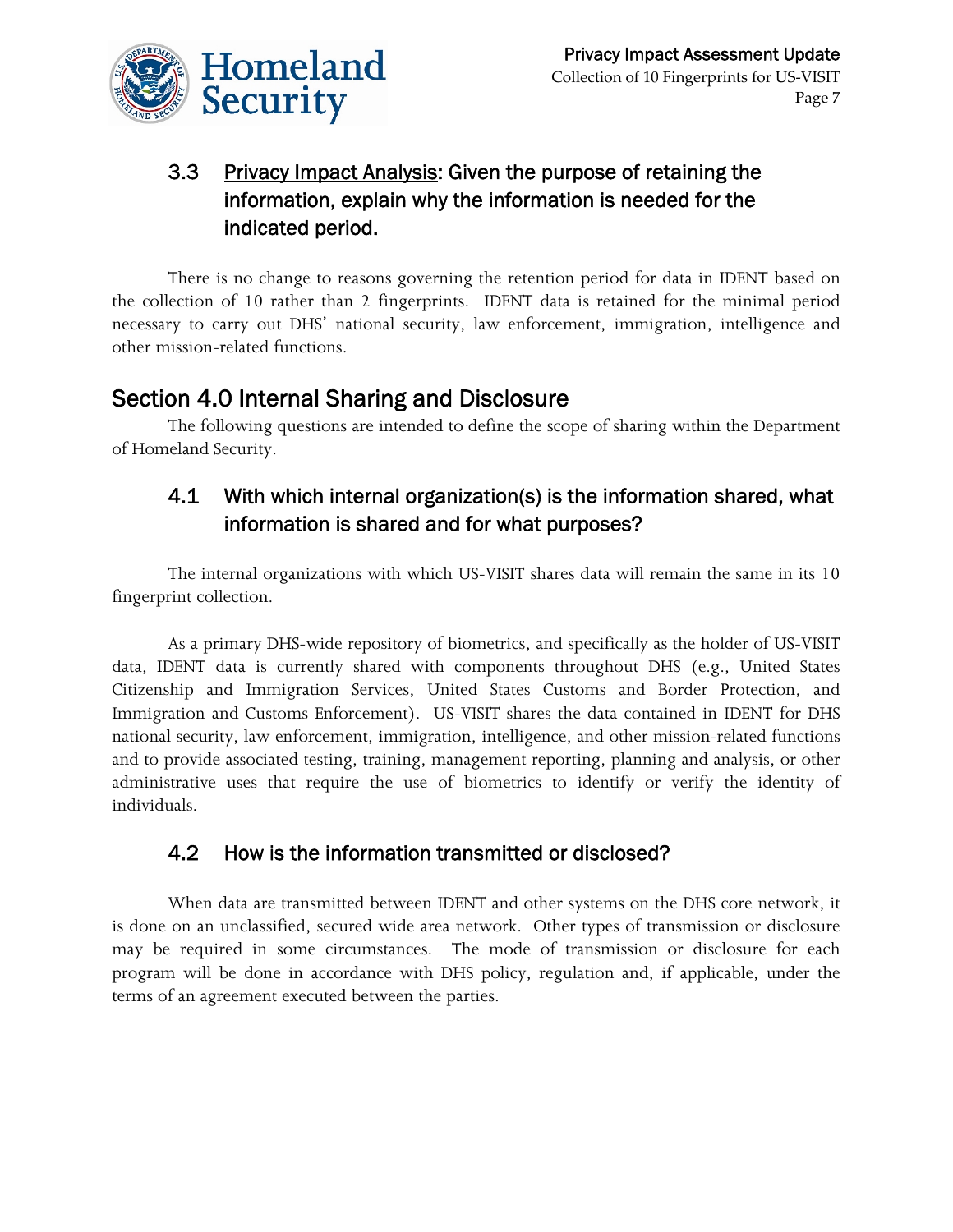

## 4.3 Privacy Impact Analysis: Given the internal sharing, discuss what privacy risks were identified and how they were mitigated.

As there is no change to internal sharing of data based on the transition from 2 to 10 fingerprints, there is no change to the privacy risks from those described in previous PIAs. In many cases data sharing within DHS is required by statute, regulation, or Executive Order. In all cases, however, this data must be kept secure, accurate, and appropriately controlled. US-VISIT ensures that any privacy risks are mitigated through auditing access controls, re-sharing limits (where appropriate), and other physical, technical, and administrative controls.

## Section 5.0 External Sharing and Disclosure

The following questions are intended to define the content, scope, and authority for information sharing external to DHS, which includes Federal, state and local government and the private sector.

## 5.1 With which external organization(s) is the information shared, what information is shared, and for what purposes?

The external organizations with which US-VISIT shares data is not changed. US-VISIT will share 10-fingerprint data with the same organizations that it shares any other type of IDENT data, such as Federal, state, local, tribal, foreign, or international government agencies engaged in national security, law enforcement, immigration, intelligence, and other mission-related functions. For instance, data will be shared with the FBI for purposes of identifying known or potential criminals and terrorists.

All such external sharing will be subject to applicable laws, regulations, and memoranda of understanding (MOU), business rules and any other appropriate restraints on external data sharing.

5.2 Is the sharing of personally identifiable information outside the Department compatible with the original collection? If so, is it covered by an appropriate routine use in a SORN? If so, please describe. If not, please describe under what legal mechanism the program or system is allowed to share the personally identifiable information outside of DHS?

The sharing of 10-fingerprint data supports the purpose for the original collection as stated in the IDENT SORN, which is to enable DHS to carry out its national security, law enforcement, immigration, intelligence, and other mission-related functions, and to provide associated testing,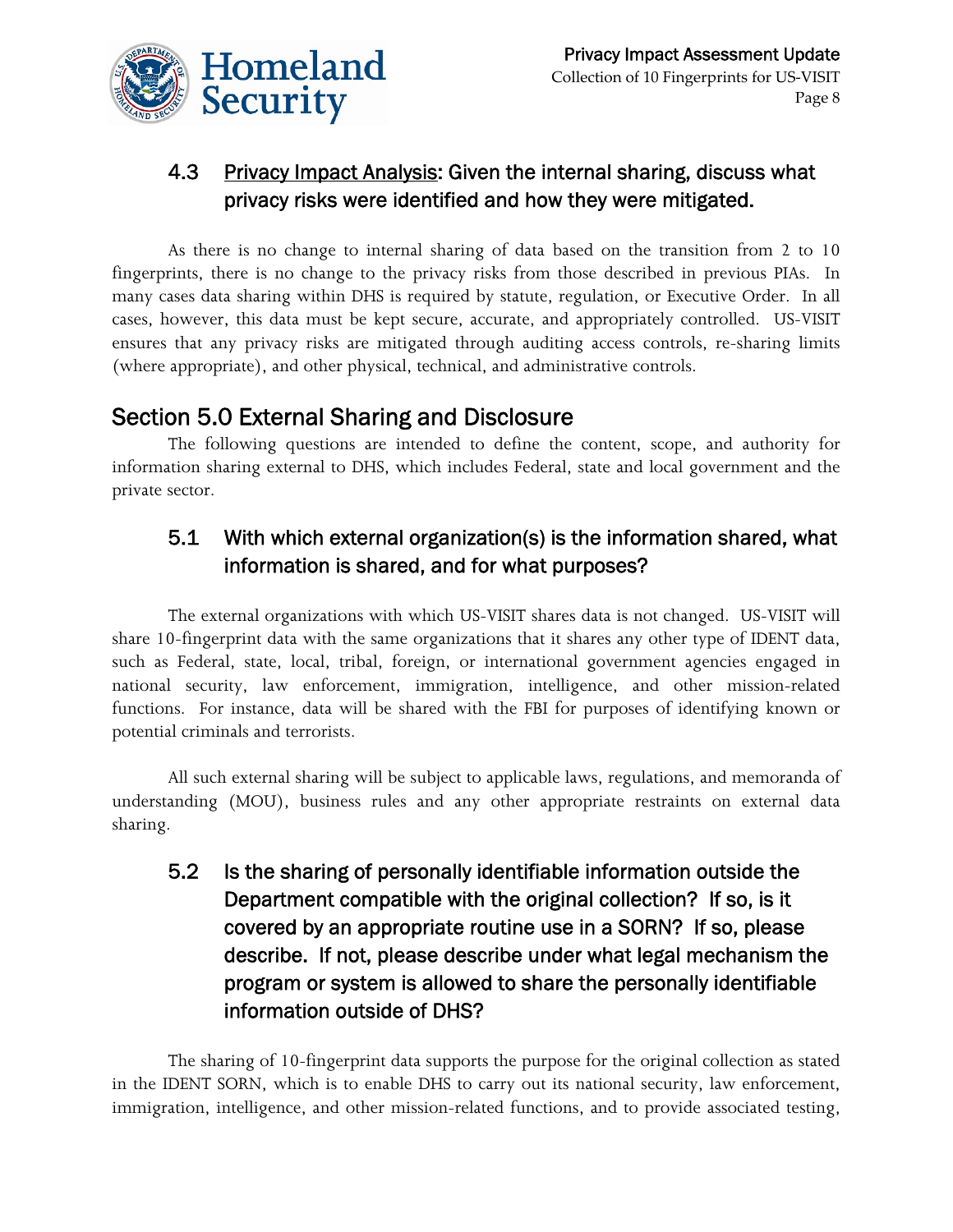

training, management reporting, planning and analysis, and other administrative uses, by allowing DHS to either confirm or reject an individual's claimed identity by comparing biographic and biometric information associated with the individual.

## 5.3 How is the information shared outside the Department and what security measures safeguard its transmission?

Ten-fingerprint data will be transmitted or disclosed to external organizations in one of three ways:

- Direct limited access to IDENT, where personnel of these organizations are co-located with DHS personnel with access to the system;
- Limited direct connections to other systems, where data may be transmitted directly between IDENT and those other systems; and
- Secure transfer, including encryption on portable media, where there is no direct connection between systems.

The mode of transmission or disclosure for each program will be described in an MOU or other data sharing agreement associated with that particular program.

DHS enters into MOUs or other agreements with all non-DHS organizations with which information from IDENT is shared. These agreements provide the conditions for sharing or disclosing information, including governing the protection and use of the information.

## 5.4 Privacy Impact Analysis: Given the external sharing, explain the privacy risks identified and describe how they were mitigated.

shared with external organizations must be kept secure, accurate, and appropriately controlled. As there is no change to external sharing of data based on the transition from 2 to 10 fingerprints, there is no change to the privacy risks from those described in previous PIAs. Data US-VISIT ensures that any privacy risks are mitigated through data sharing agreements, which require auditing, access controls, re-sharing limits, and other physical, technical, and administrative controls.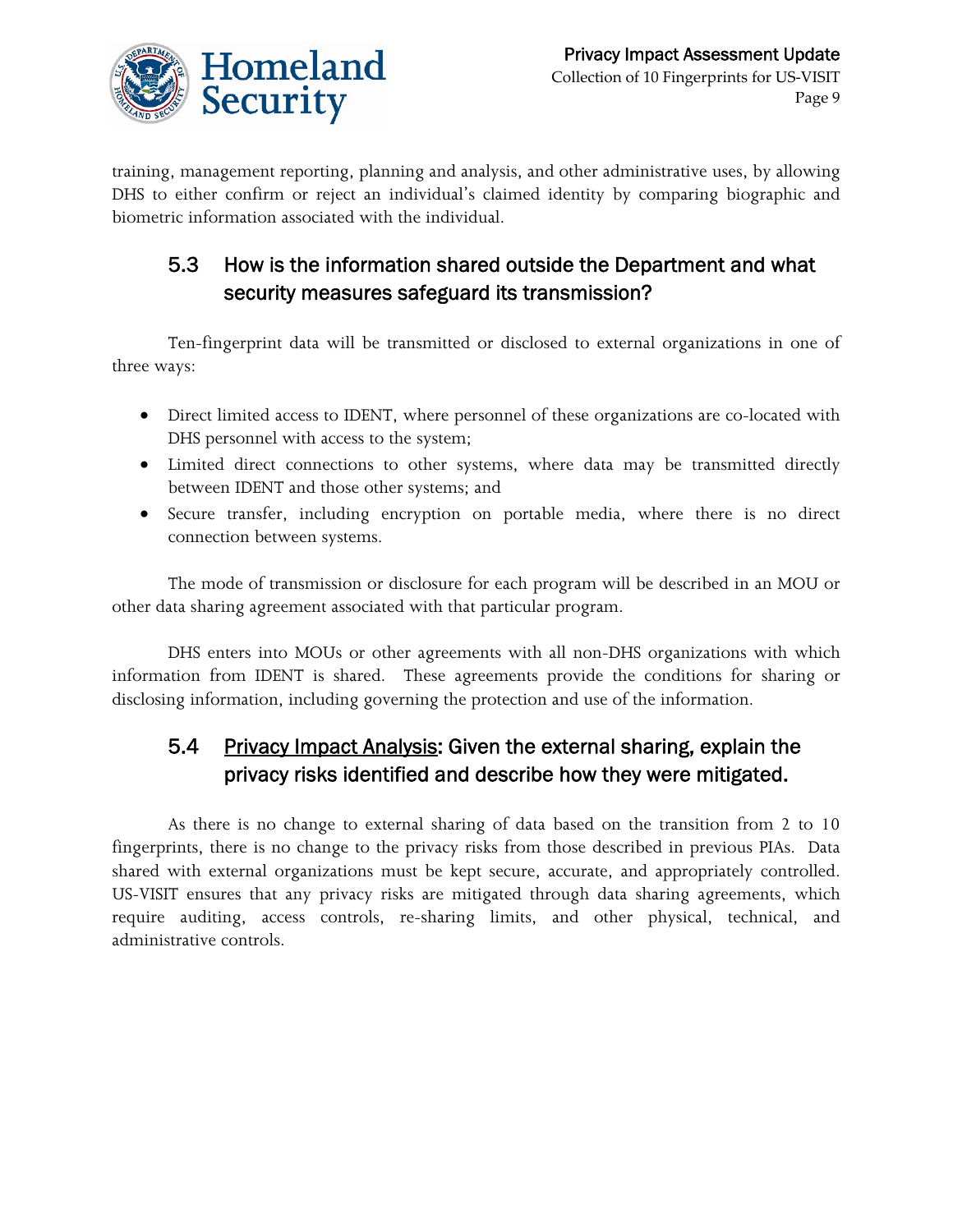

## Section 6.0 Notice

 information. The following questions are directed at notice to the individual of the scope of information collected, the right to consent to uses of said information, and the right to decline to provide

## 6.1 Was notice provided to the individual prior to collection of information? If yes, please provide a copy of the notice as an appendix. (A notice may include a posted privacy policy, a Privacy Act notice on forms, or a system of records notice published in the Federal Register Notice.) If notice was not provided, why not?

Notice of the collection is provided by the publication of this PIA and the IDENT SORN, as updated (72 FR 3180, June 5, 2007). In addition, notice is provided at international arrival lanes equipped with fingerprint scanners capable of capturing 10 fingerprints, and through a variety of outreach efforts.

## 6.2 Do individuals have an opportunity and/or right to decline to provide information?

Foreign travelers covered by the Program and arriving to the U.S. are currently required to provide 2 fingerprints for verification purposes prior to being admitted to the country. If an individual refuses to provide the required amount of fingerprints, then he/she may be sent for further inspection and entry may be denied. This remains true for those individuals from whom 10 fingerprints rather than 2 fingerprints are collected. This process is necessary due to the national security, law enforcement, immigration, intelligence, and other DHS-mission related purposes underlying the collection of fingerprints from foreign nationals arriving to the United States.

## 6.3 Do individuals have the right to consent to particular uses of the information? If so, how does the individual exercise the right?

Up to 10 fingerprints are collected from all individuals covered by US-VISIT. Because of the border management purposes of this collection, individuals will have no right to consent to a particular use of their data.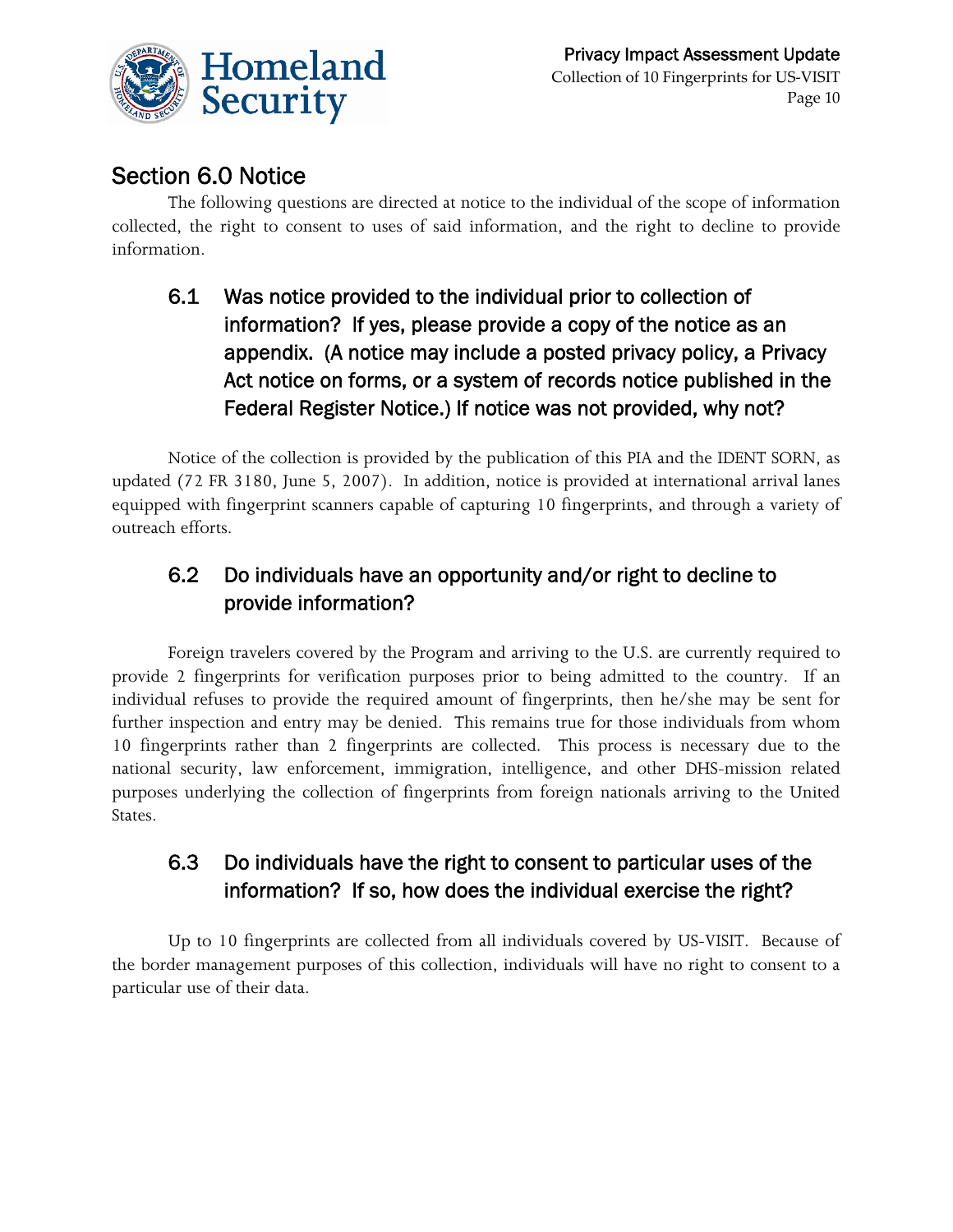

## 6.4 Privacy Impact Analysis: Describe how notice is provided to individuals, and how the risks associated with individuals being unaware of the collection are mitigated.

Notice is provided through the publication of this PIA and the IDENT SORN. The 10 fingerprint data are collected with the knowledge of the individual for the purposes of national security, law enforcement, immigration, intelligence, and other DHS-related missions. In most cases, individuals do not have any right or opportunity to refuse providing this data or consenting to its particular uses.

## Section 7.0 Individual Access, Redress and Correction

The following questions are directed at an individual's ability to ensure the accuracy of the information collected about them.

## 7.1 What are the procedures which allow individuals to gain access to their own information?

The transition from 2 to 10 fingerprint collection does not alter the procedures used by an individual to access his/her information contained in IDENT.

US-VISIT information may, in some cases, be exempt from individual access because access to the data in IDENT could inform the subject of an investigation of an actual or potential criminal, civil, or regulatory violation, to the existence of the investigation, and reveal investigative interest on the part of DHS or another agency. In those cases, access to records could permit the individual who is the subject of a record to impede the investigation, tamper with witnesses or evidence, and avoid detection or apprehension. However, in many other cases, individuals may request and receive access by submitting a request to the Privacy Officer, US-VISIT Program, U.S. Department of Homeland Security, Washington, DC 20528.

### 7.2 What are the procedures for correcting erroneous information?

 facsimile or email in accordance with instructions available at WWW.DHS.GOV/TRIP. The transition from 2 to 10 fingerprint collection does not alter the procedures for an individual to correct erroneous information contained in IDENT. Individuals may have an opportunity to correct their data when it is being collected; otherwise, they may submit a redress request to the Traveler Redress Inquiry Program (TRIP) at WWW.DHS.GOV/TRIP or via mail,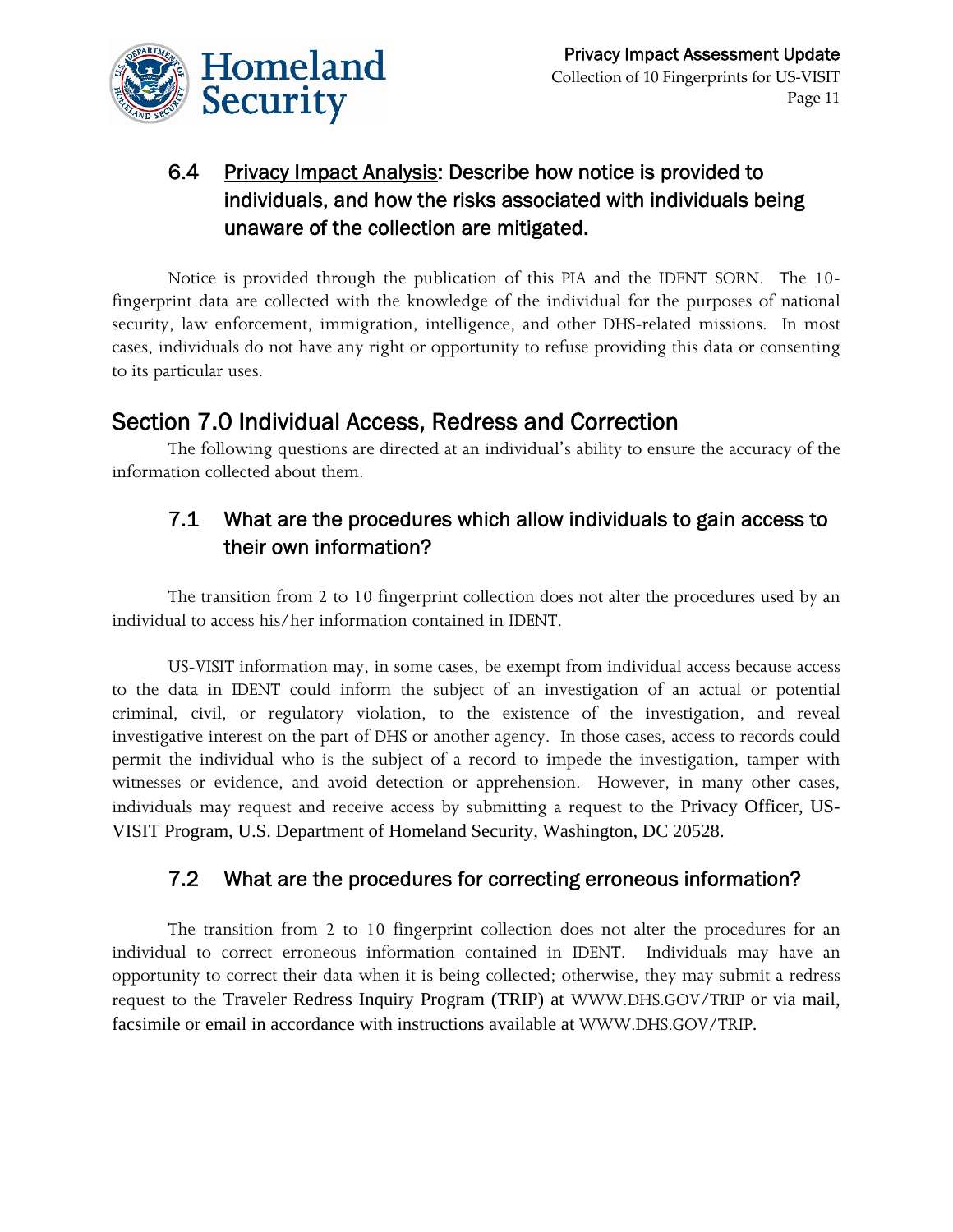

## information? 7.3 How are individuals notified of the procedures for correcting their

Redress procedures are established and operated by DHS through Traveler Redress Inquiry Program which can be contacted at WWW.DHS.GOV/TRIP.

### 7.4 If no redress is provided, are alternatives available?

Redress is provided.

## 7.5 Privacy Impact Analysis: Given the access and other procedural rights provided for in the Privacy Act of 1974, what procedural rights are provided and, if access, correction and redress rights are not provided please explain why not.

Redress is provided through TRIP. While the system that contains the fingerprints, IDENT, does exempt some rights of access, this is done on a case-by-case basis. For instance, access may not be provided to those under criminal investigation. In the vast majority of cases, access and redress are provided. It is in the best interest of US-VISIT to ensure that the data are as accurate as possible, so that appropriate decisions may be made using this data.

## Section 8.0 Technical Access and Security

The following questions are intended to describe technical safeguards and security measures.

## 8.1 Which user group(s) will have access to the system?

DHS personnel and contractors will have access to US-VISIT data as described in previous PIAs. The primary user groups include CBP officers, system managers, developers, and analysts. Access will be limited to the extent required for the particular user group to complete their responsibilities.

## 8.2 Will Department contractors have access to the system?

Contractors will have access to US-VISIT data. The extent of access will vary based on the need to fulfill the requirements of the contract under appropriate non-disclosure and use limitations.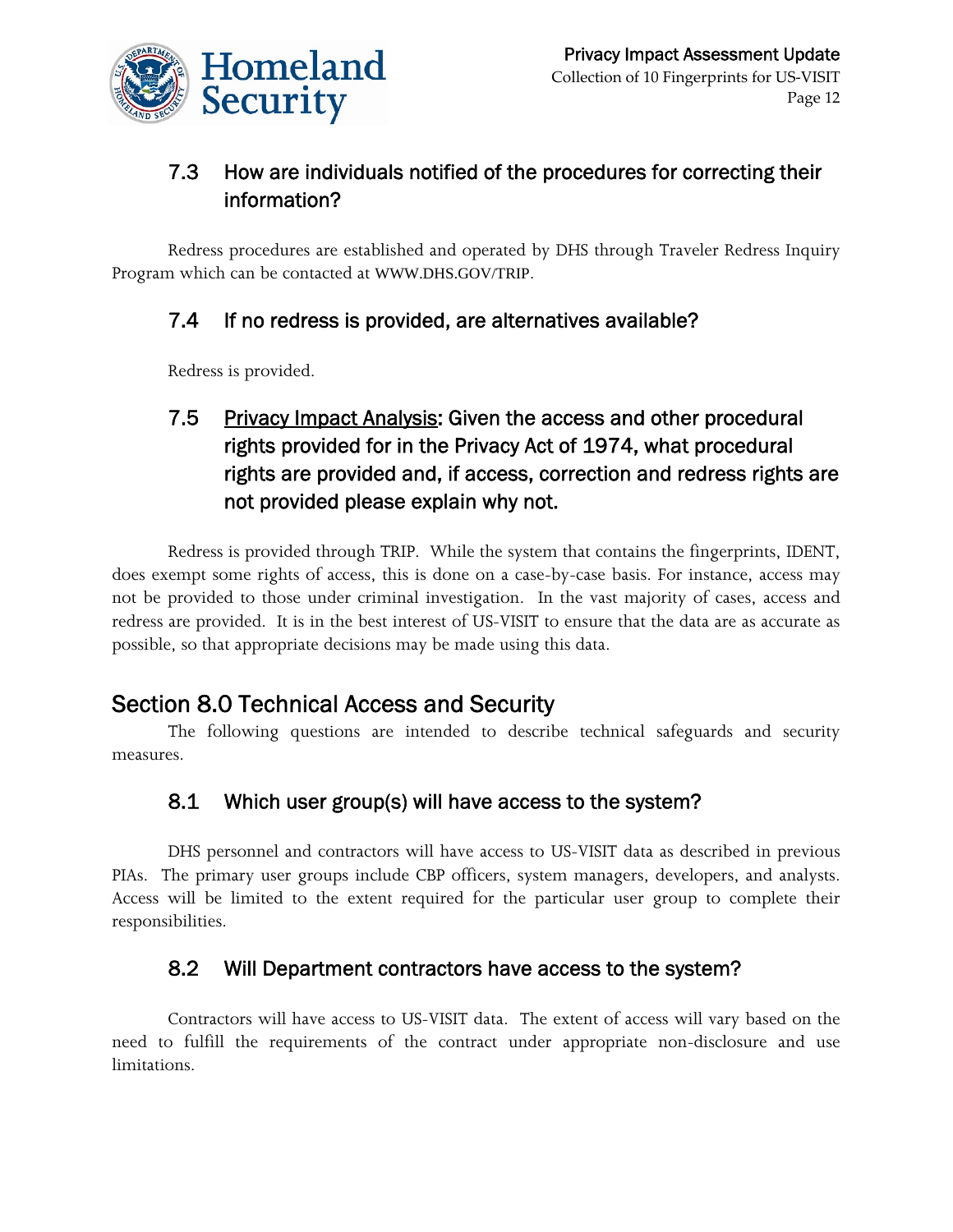

## 8.3 Describe what privacy training is provided to users either generally or specifically relevant to the program or system?

All government employees and contractors are required to complete privacy training when they initially join the US-VISIT program. Subsequent yearly privacy refresher training is required of all government employees and contractors on US-VISIT.

## 8.4 Has Certification & Accreditation been completed for the system or system supporting the program?

IDENT was granted an authority to operate in May 2007, this authority to operate will expire in May 2010, unless reaccreditation takes place beforehand.

## 8.5 What auditing measures and technical safeguards are in place to prevent misuse of data?

US-VISIT secures its data by complying with the requirements of DHS information technology security policy, particularly the DHS Information Technology (IT) Security Program Handbook for Sensitive Systems (Attachment A to DHS Management Directive 4300.1), as described in previous PIAs.

## 8.6 Privacy Impact Analysis: Given the sensitivity and scope of the information collected, as well as any information sharing conducted on the system, what privacy risks were identified and how do the security controls mitigate them?

Anytime biometric data (fingerprints, digital photograph) and biographic data (textual expressions of name, gender, date of birth) are collected, there is a risk of unauthorized access and disclosure. However, the change from collecting 2 to collecting 10 fingerprints does not affect the existing technical access and security controls protecting that data. In order to mitigate privacy risks inherent in the collection of personally identifiable information, DHS employs physical, technical, and administrative security controls. These controls are validated through a Certification and Accreditation process on a regular basis. Users have limited access that is established based on their roles. Users are also trained in the handling of personally identifiable information. The specific access controls for each use of information is described in the PIA relating to that use of information.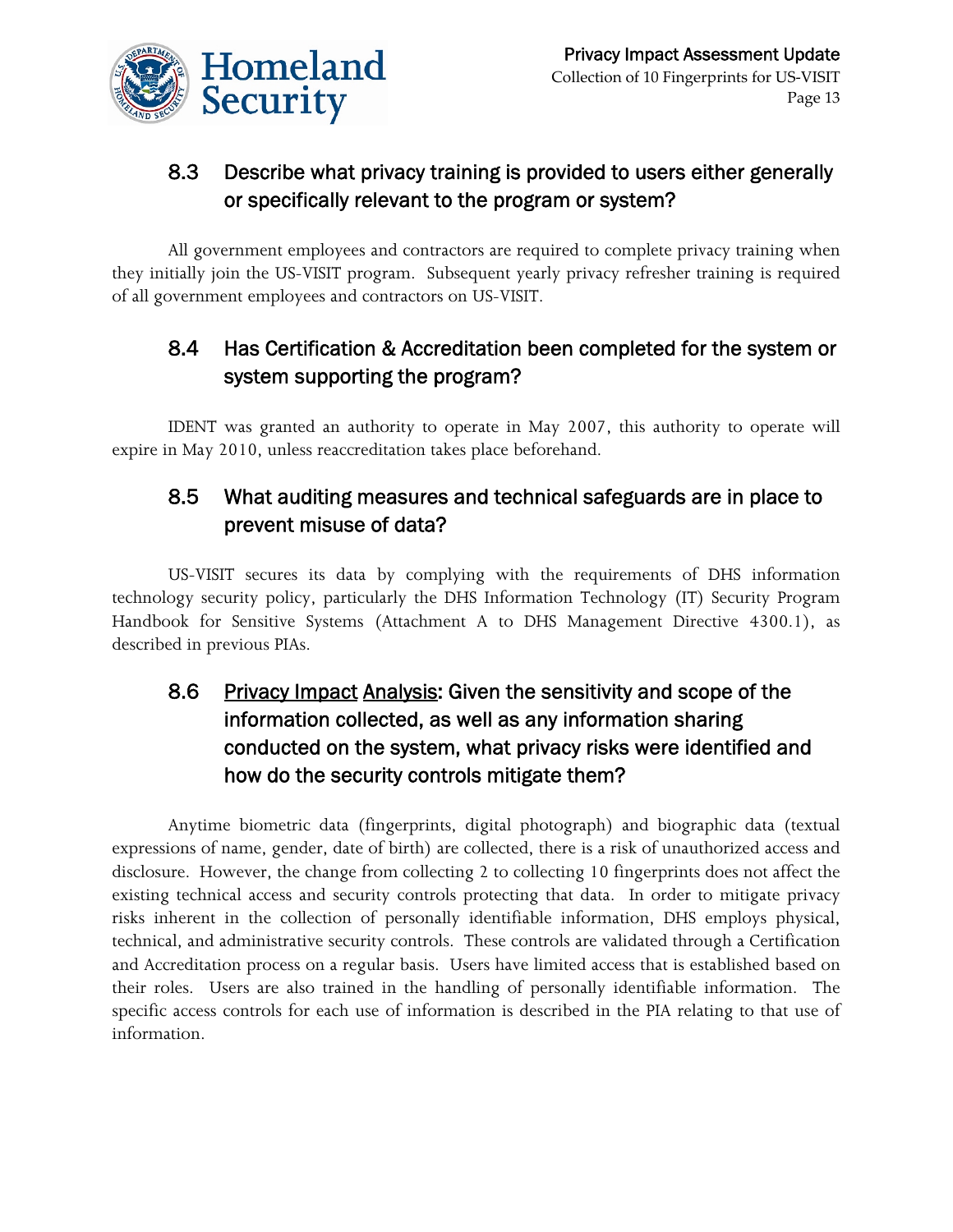

## Section 9.0 Technology

The following questions are directed at critically analyzing the selection process for any technologies utilized by the system, including system hardware, RFID, biometrics and other technology.

## 9.1 Was the system built from the ground up or purchased and installed?

IDENT and the 10-fingerprint capture devices are comprised of standard commercial hardware and software that has been modified to meet the needs of DHS.

## 9.2 Describe how data integrity, privacy, and security were analyzed as part of the decisions made for your system.

Policy, operational, and technical aspects were extensively analyzed to ensure that data integrity, privacy, and security protections were preserved in the transition from the collection of 2 fingerprints to the collection of 10 fingerprints. US-VISIT uses a privacy risk management process based on information life cycle analysis and fair information principles. Technical and programmatic design choices are informed by this approach, which analyzes proposed changes in terms of their life-cycle processes—collection, use and disclosure, processing, and retention and destruction—and the potential they may create for noncompliance with relevant statutes or regulations (the Privacy Act in particular) or for violations of fair information principles. When analysis determines that privacy risks may exist, either alternative design choices or appropriate technical, physical, and/or procedural mitigation approaches are developed.

### 9.3 What design choices were made to enhance privacy?

The design, development and implementation of all systems involved in the transition from the collection of 2 fingerprints to the collection of 10 fingerprints was assessed using a privacy risk management process that includes a PIA, and compliance with the IDENT SORN, applicable laws, regulations, guidance and best practices.

## 9.4 Privacy Impact Analysis: Given the above choices regarding technology, what privacy impacts were considered and how were they resolved?

There are no significant technical changes to IDENT to support the transition from the collection of 2 fingerprints to the collection of 10 fingerprints. The major technical change is the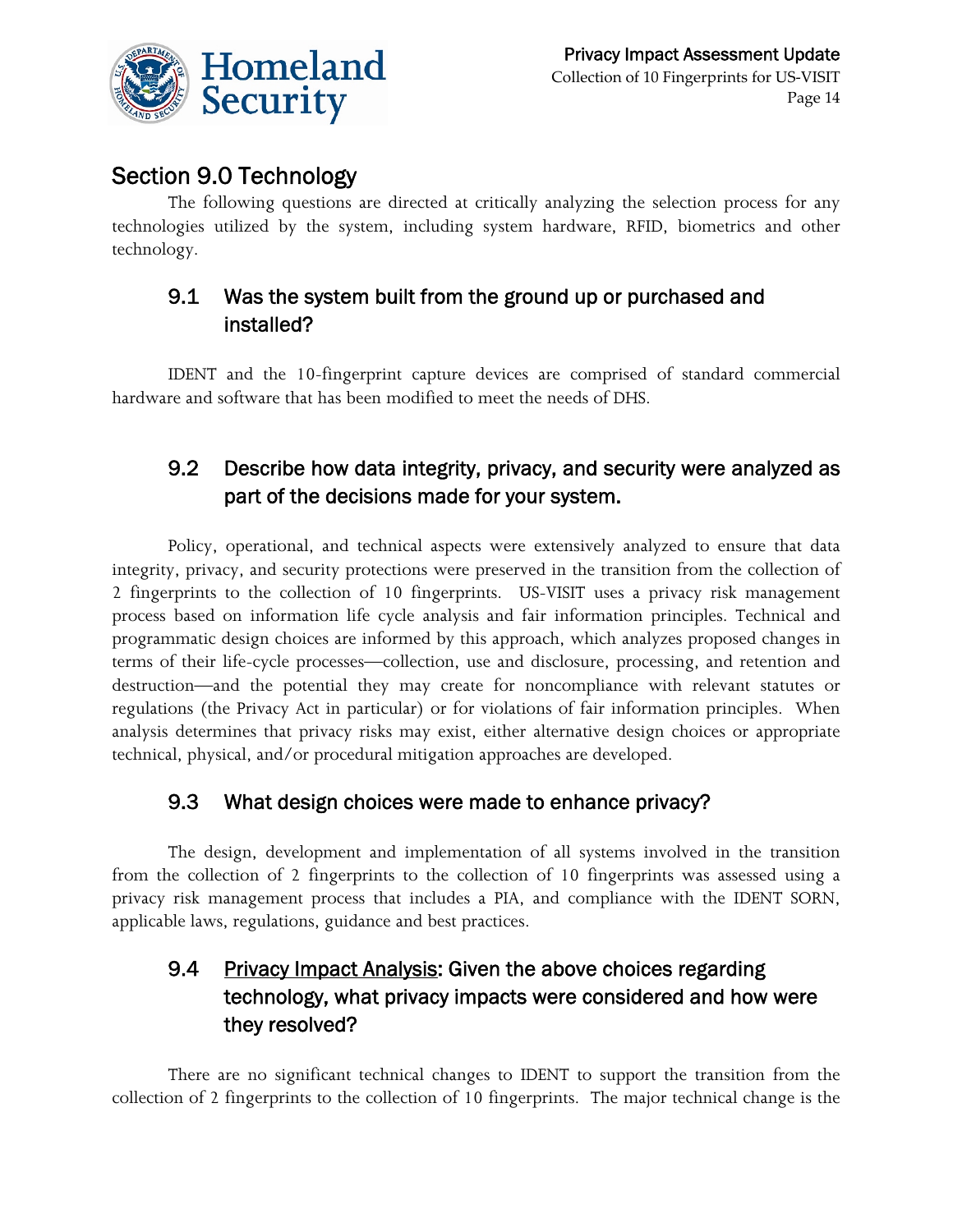

move to devices that collect 10 rather than 2 fingerprints, and these devices are continuously tested and upgraded to ensure that they provide the best service possible, while not compromising the privacy of the traveler.

## Responsible Officials**:**

Barbara M. Harrison, Acting US-VISIT Privacy Officer Department of Homeland Security